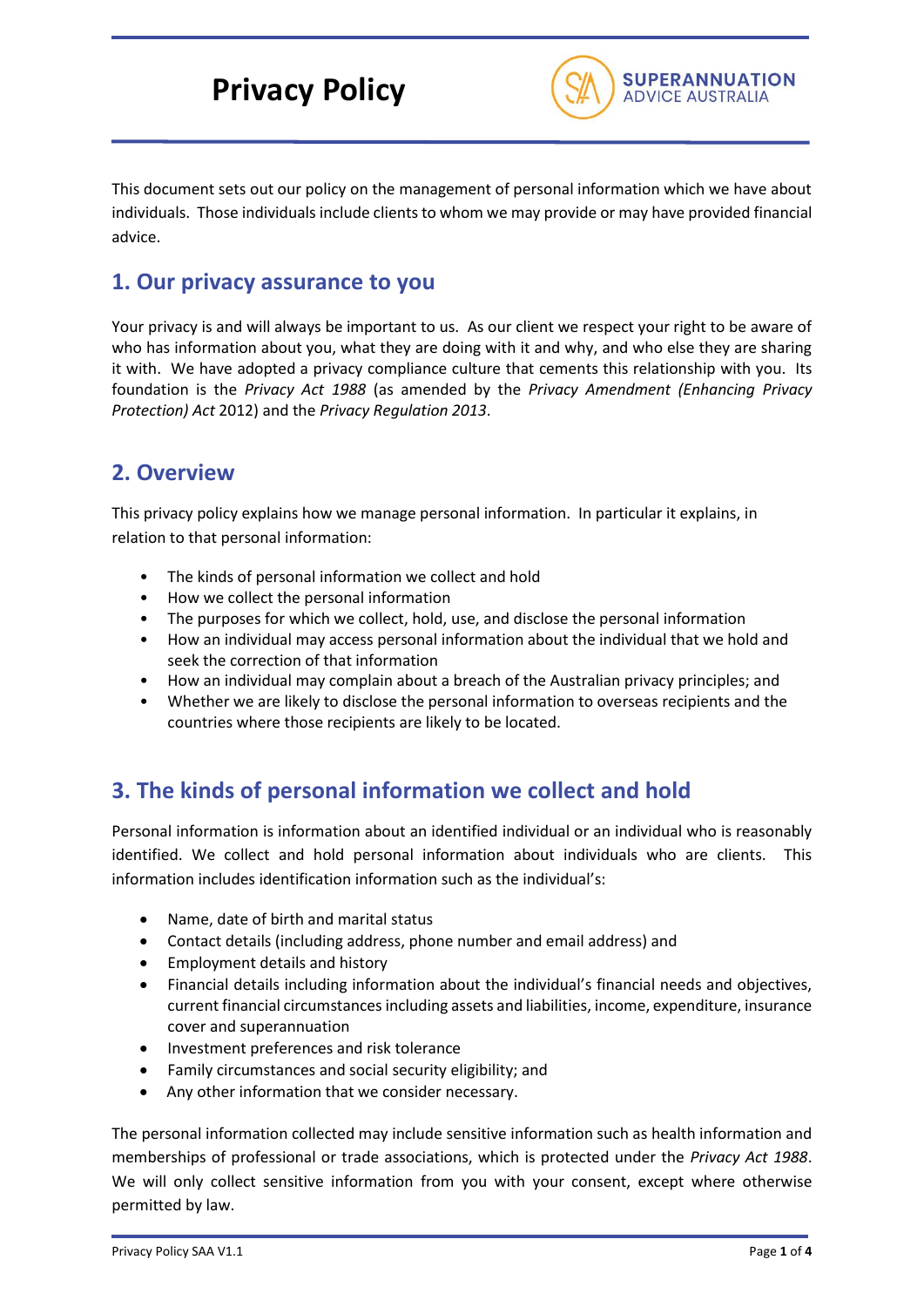## **4. How we collect personal information**

We collect personal information about individuals in a variety of ways. For example, we may obtain the information from the individual or from persons acting on the individual's behalf. When it is possible and practical, we will collect the information direct from the individual. When it is not practical or reasonable to do so we will collect the information from a third party. The third party could be an authorised representative (such as a broker, agent, or contractor), a related body, a referee, an employer, or a government body.

## **5. How we hold personal information**

We take all reasonable steps to ensure that an individual's personal information which we hold is protected from misuse, interference, or loss and from unauthorised access, modification, or disclosure. We do this by having physical, electronic, and procedural safeguards which protect the personal information we hold. For example, the personal information is stored in secure office premises or in secure archiving facilities. Logins and passwords are required to access our electronic databases. Our staff are required to maintain the confidentiality of personal information and access to personal information is restricted to persons who require the information to perform their duties. Where practical, we only keep personal information for as long as is required to meet our legal requirements or internal needs.

## **6. The purposes for which we collect, hold, use, and disclose personal information**

We collect, hold, use, and disclose personal information on individuals for purposes required or permitted by law and which are reasonably necessary for our business activities. Those purposes include:

- The purpose for which the personal information was initially collected (including sharing with related entities)
- A purpose related to the initial purpose of collection if that other purpose would be within the individual's reasonable expectations (or the individual's consent is first obtained)
- To deal with complaints
- To meet our legal and regulatory requirements (including verifying your identity under the *anti-money laundering and counter-terrorism financing act 2006*)
- To assist with a confidential alternative dispute resolution process.

We collect, hold, use, and disclose personal information so that we can manage and administer the services which we provide. To provide our services in the most cost effective and efficient way we may decide to utilise the services of others. For example, we may provide the personal information of individuals to legal advisors so that they can contact you to discuss putting in place legal documentation that we recommend in our financial advice, such as estate planning documentation. In this instance we will require those other persons to respect your right of privacy. Personal information may also be used or disclosed to tell an individual about products or services that may be of interest to that individual.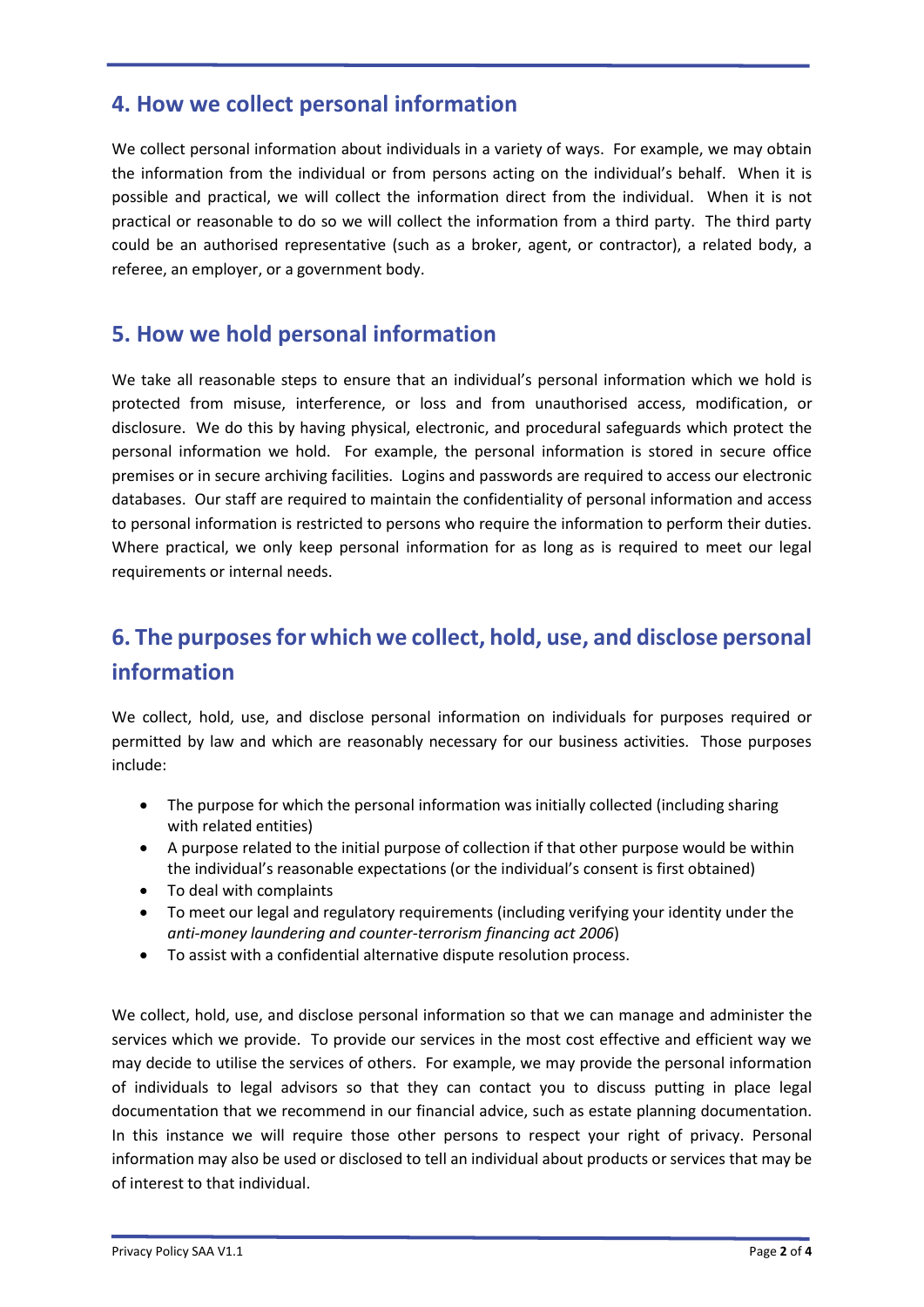If the individual does not want his or her personal information used for these direct marketing purposes the individual can "opt-out" by sending an email to [info@superadviceaustralia.com.au](mailto:info@superadviceaustralia.com.au) or by writing to us at:

#### **Privacy Contact Officer**

| Name:           | Responsible Manager             |
|-----------------|---------------------------------|
| <b>Address:</b> | Superannuation Advice Australia |
|                 | PO Box 400, Broadbeach Qld 4218 |

## **7. How an individual may access personal information**

An individual may access personal information about the individual which we hold. The individual can obtain that access by contacting our privacy contact officer as follows:

| Telephone: | 1300 471 314                     |
|------------|----------------------------------|
| Email:     | info@superadviceaustralia.com.au |
| Mail:      | PO Box 400, Broadbeach Qld 4218  |

We will need to verify the individual's identity before giving access. We will usually provide the requested personal information within 30 days of receiving the request. There is no charge to make a request, but we may levy an administration fee for providing access. If there is a reason why we do not make the requested personal information available, we will provide our reason in writing. Such circumstances may include:

- Access would create a serious threat to safety
- Providing access will have an unreasonable impact upon the privacy of other individuals
- Denying access is required or authorised by law
- The request is frivolous
- Legal proceedings are underway
- Negotiations may be prejudiced by such access
- Access would reveal a commercially sensitive decision-making process.

## **8. How an individual may seek the correction of personal information**

If an individual considers that any personal information which we hold about the individual is incorrect in any way the individual may ask us to correct that personal information. To seek the correction, please contact our Privacy Contact Officer on the telephone number or at the email or postal address above. In certain situations, we may decide not to agree to a request to correct personal information. We will tell you in writing why we have not agreed to the correction request.